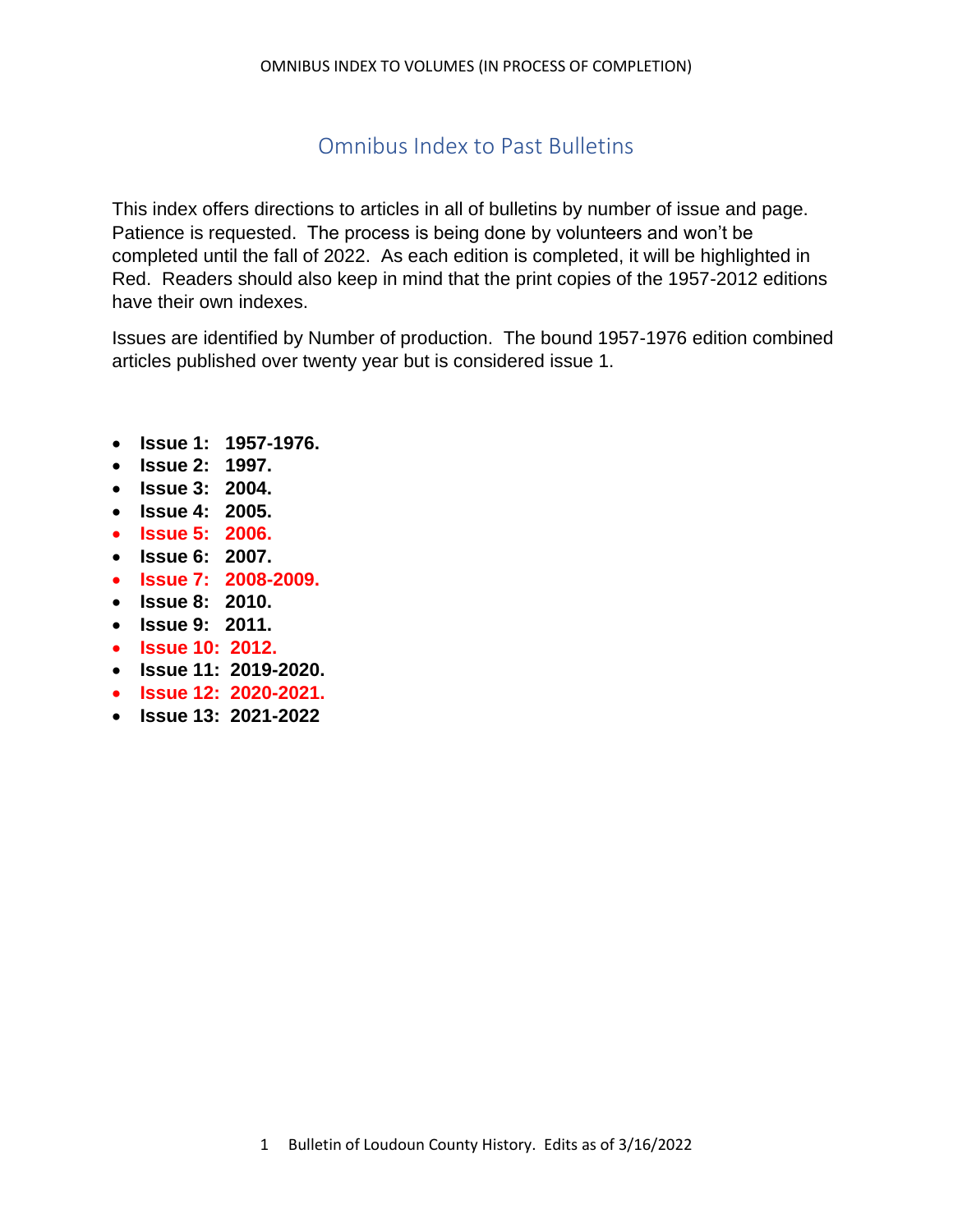**Organization is alphabetical by name and organization, combined.**

## **A**

- **Alexander, John A. Issue 7: 2,11,12,16,60,65.**
- **Alexandria, Va. Issue 5: 52,54.**
- **Armstrong, Captain. Issue 5: 3.**
- **Army of Mississippi. Issue 5: 2.**
- **Ashlar, Issue. Issue 10: 23.**
- **Atlee, Edwin A. Issue 10: 15.**
- **Augur, Maj. Gen. Christopher. Issue 10: 5.**

## **B**

- **Bacon Fort Ordinary. Issue 7: 38.**
- **Baker, Col. Edward. Issue 10: 35.**
- **Balls Bluff. Issue 10. 43,47.**
- **Bank Homes. Issue 10. 25.**
- **Barnes, Neal. Issue 7: 53.**
- **Bartlett, Capt. Issue 10: 36.**
- **Barzee, Nolan. Issue 7: 54.**
- **Beauregard, General Pierre G.T. Issue 5: 8.**
- **Black History Committee, Friends of the Balch Library**
- **Blue Ridge Furnace. Issue 5: 44.**
- **Board of Supervisors. Issue 7: 42.**
- **Brickell, Capt Wright. Issue 7: 24.**
- **Bull, William McCauley. Issue 10: 51.**
- **Burt, Col. Erasmus R. Issue 10: 41.**
- **Bush Creek. Issue 10: 13.**

# **C**

- **C&O Canal. Issue 5: 61.**
- **Campbell County, Va. Issue 7:11-19.**
- **Camp Johnson. Issue 10: 30.**
- **Carr's Meeting House. Issue 7: 24.**
- **Chamberlin, Simon Elliott. Issue 10: 9.**
- **Charles Stone's Division. Issue 10: 35.**
- **Circuit Court of Loudoun County. Issue 7: 9-19.**
- **Clearfield (Griffith Plantation) Issue 5: 2.**
- **Clinton Hatchers Memorial. Issue 10: 45.**
	- 2 Bulletin of Loudoun County History. Edits as of 3/16/2022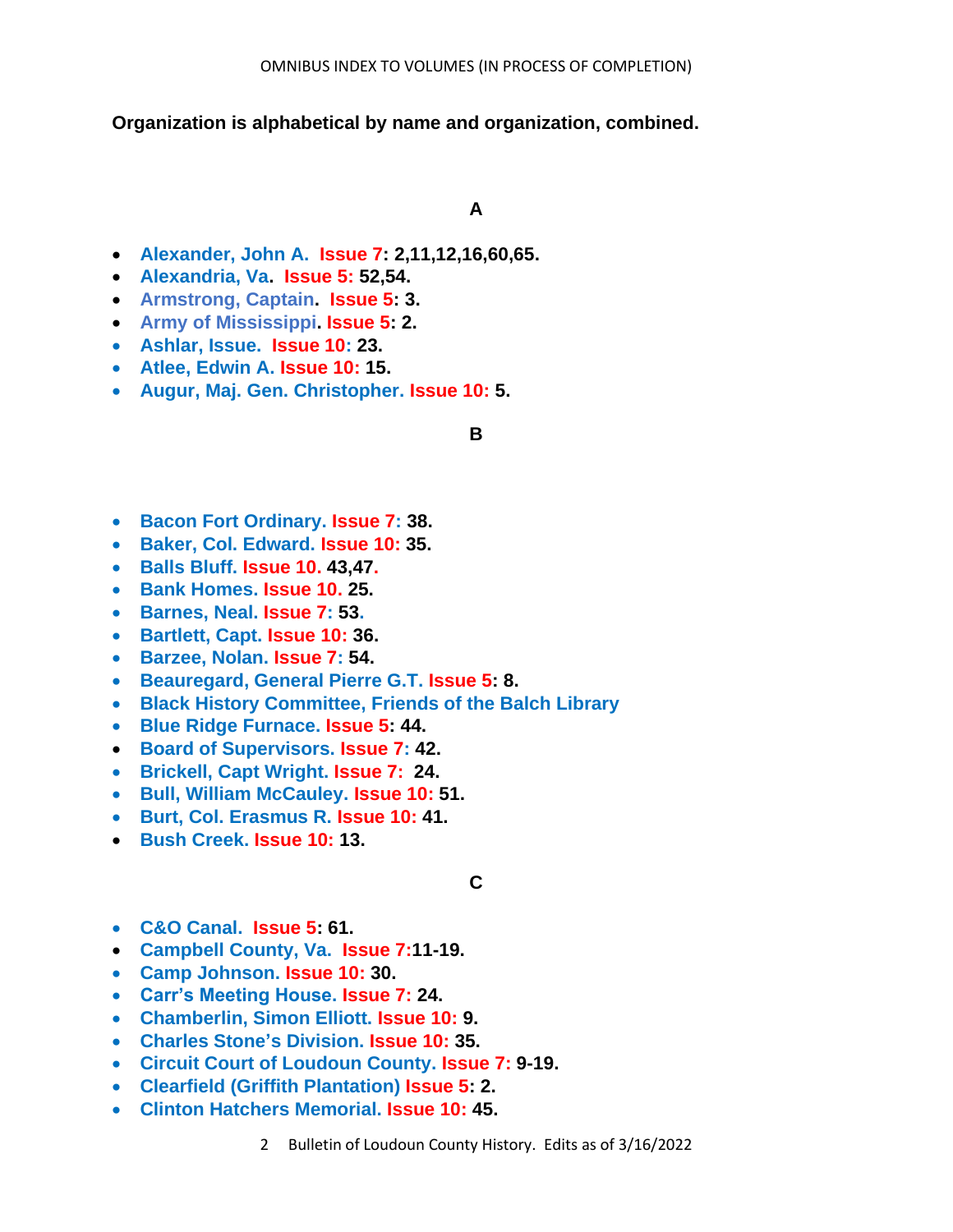- **Clem, Jim, Mayor. Issue 7: 56.**
- **Cochran, Allen Issue 7: 54.**
- **Confederate Monument, Leesburg Issue 7: 41-59.**
- **Confederate States of America. Issue 5: 2.**
- **Confederate Veteran's & Sons, Clinton Hatcher Camp. Issue 7: 41-42 .**
- **Confiscation Act (Dec 8, 1863). Issue 7: 16.**
- **Cooper, Noah. Issue 10: 16.**
- **Cummings, Judge C.C. Issue 10: 40.**
- **Curlette, Susan Q. Issue 10: 40.**

## **D**

- **Daughters of the Confederacy, Loudoun Chapter. Issue 7: 41, 47.**
- **Davis, Colonel Jefferson. Issue 5: 1.**
- **Devil's Kitchen. Issue 7: 18.**
- **Devin, Gen. Thomas. Issue 10: 7.**
- **Downey, James. Issue 10: 3.**
- **Dranesville, skirmish at. Issue 5: 11.**

# **E**

- **Early, Jubal A. Issue 10: 2.**
- **Eason, J.T. Issue 10: 42.**
- **Enslavement (Slavery) Issue 7: Methodism 24.**
- **Evans, Brigadier General Nathan C. "Shank". Issue 5: 2,5.**
- **Evans, Thomas. Issue 10: 19.**
- **Everhart, John, Joseph and Jacob. Issue 5: 51.**

**F**

- **Fairfax, George. Issue 7: 33, 38.**
- **Fillebrown, "Colonel." Issue 10: 6.**
- **Fillebrown, James. Issue 10: 5.**
- **Filler's, Armistead. Issue 10: 6.**
- **Fisk, Charles. B. Issue 5: 61.**
- **Fitzgerald, John. Issue 10: 42.**
- **Fleming, Becky. Issue 7: 49-59.**
- **Fleming, Kenneth M. Issue 7: 57.**
- **Fox, Addison C. Issue 7: 3,14,15.**
- **Fox, Annie Littleton. Issue 7: 1-19.**
- **Fox, Erasmus Hinton. Issue 7: 3,7,13,14,15,18,29,62.**
- **Fox, Fannie Edwards. Issue 7: 6.**
- **Fox, Flora A. Issue 7: 7.**
- **Fox, George K., Jr. Issue 7: 1-19.**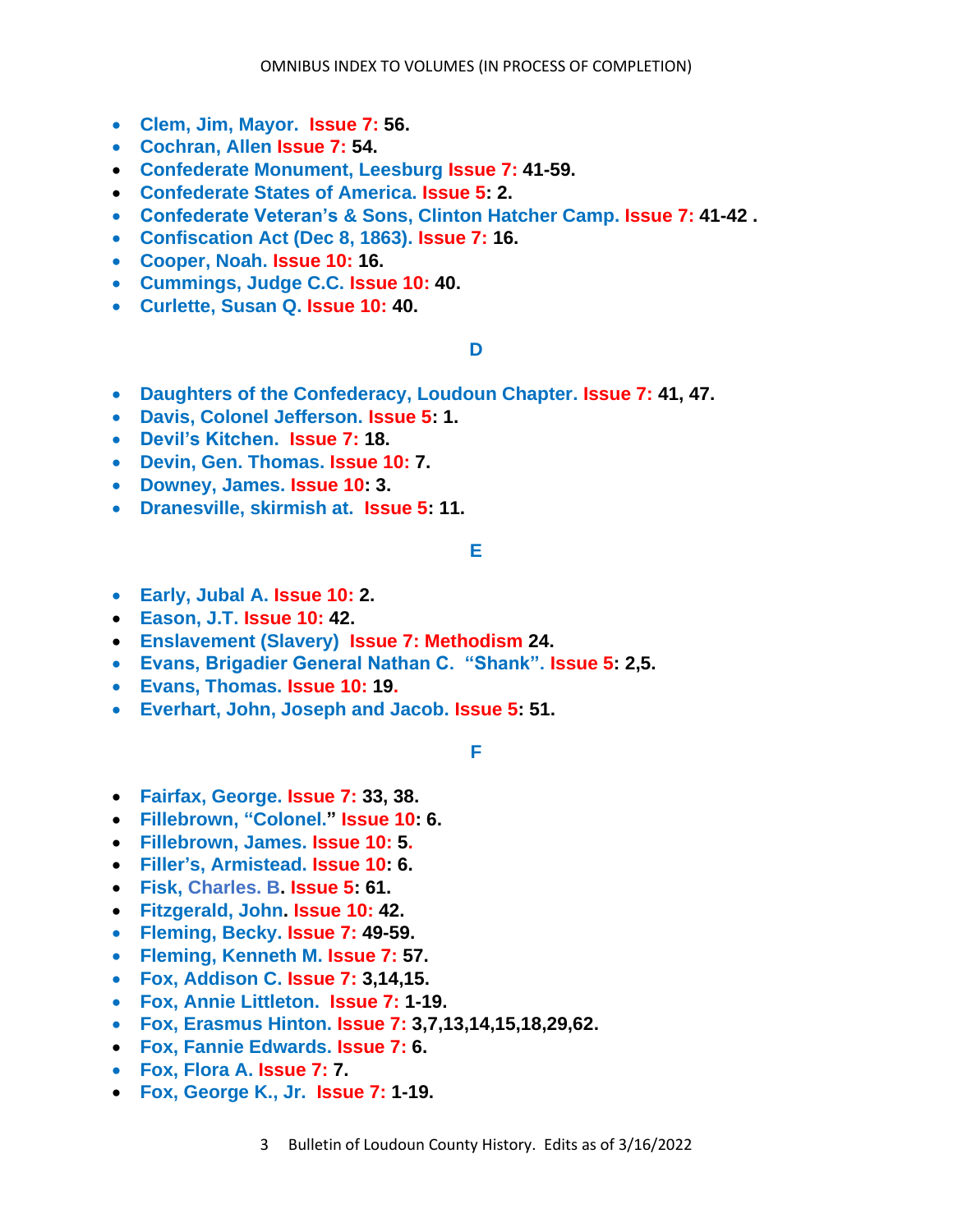- **Fox, George K., Sr. Issue 7: 3,4,14.**
- **Fox, Imogene Ventress. Issue 7: 7,17.**
- **Fox, Orra Lee. Issue 7: 6.**
- **Frances, Edwards. Issue 7: 3.**
- **Frankland, Walter. Issue 10: 4.**
- **Freedom Hill (Fairfax County). Issue 7: 38.**
- **Friends of the Balch Library.**

## **G**

- **Geary, Col. John. Issue 7: 10.**
- **Georgetown. Issue 5: 46, 51.**
- **Goodheart, Briscoe. Issue 10: 19, 54.**
- **Grant, General Ulysses S. Issue 10: 4.**
- **Great Falls, Va. Issue 5: 46.**
- **Green, Pvt. James D. 21st Mississippi. Issue 5: 24.**
- **Griffith, Benjamin Whitfield. Issue 5: 2,9,12,15,20,26,32,40.**
- **Griffith, Brigadier General Richard W. Issue 5: 1-40.**
- **Griffith, Cephas. Issue 5: 2, 12,27,29,32,39.**
- **Griffith, Jefferson Davis. Issue 5: 2,9,12,14,18,28,29,31,40.**
- **Griffith, Richard. Jr. Issue 5: 2, 28, 40.**

## **H**

- **Hamilton, Jane Gill. Issue 7: 3.**
- **Hamilton, Robert. Issue 7: 23.**
- **Harper's Ferry. Issue 5: 46, 47, 58. Issue 7: iv, 10.**
- **Harrison, Major Isham Jr. 13th Mississsippi. Issue 5: 4.**
- **Harrison, Mrs. Julia. Issue 5: 4,8.**
- **Hatcher, Clinton Lovett. Issue 10: 29.**
- **Hatcher, Jonathan. Issue 10: 48.**
- **Hatcher, Thaddeus. Issue 10: 35.**
- **Henderson, Fenton M. Issue 7: 11, 18.**
- **Hill, Brigadier General Daniel H. Issue 5:2,3,8,39.**
- **Hillsboro. Issue 5: 43.**
- **Hillsborough Border Guards. Issue 10: 38.**
- **Horne, Judge Thomas D. Issue 7: 50..**
- **Housekeeping and Plantation Life. Issue 5:6,9,10,13,21,32.**
- **Hurricane Agnes (1972). Issue 5: 68.**

## **I**

• **Inge, Captain William M. Issue 5: 22, 37.**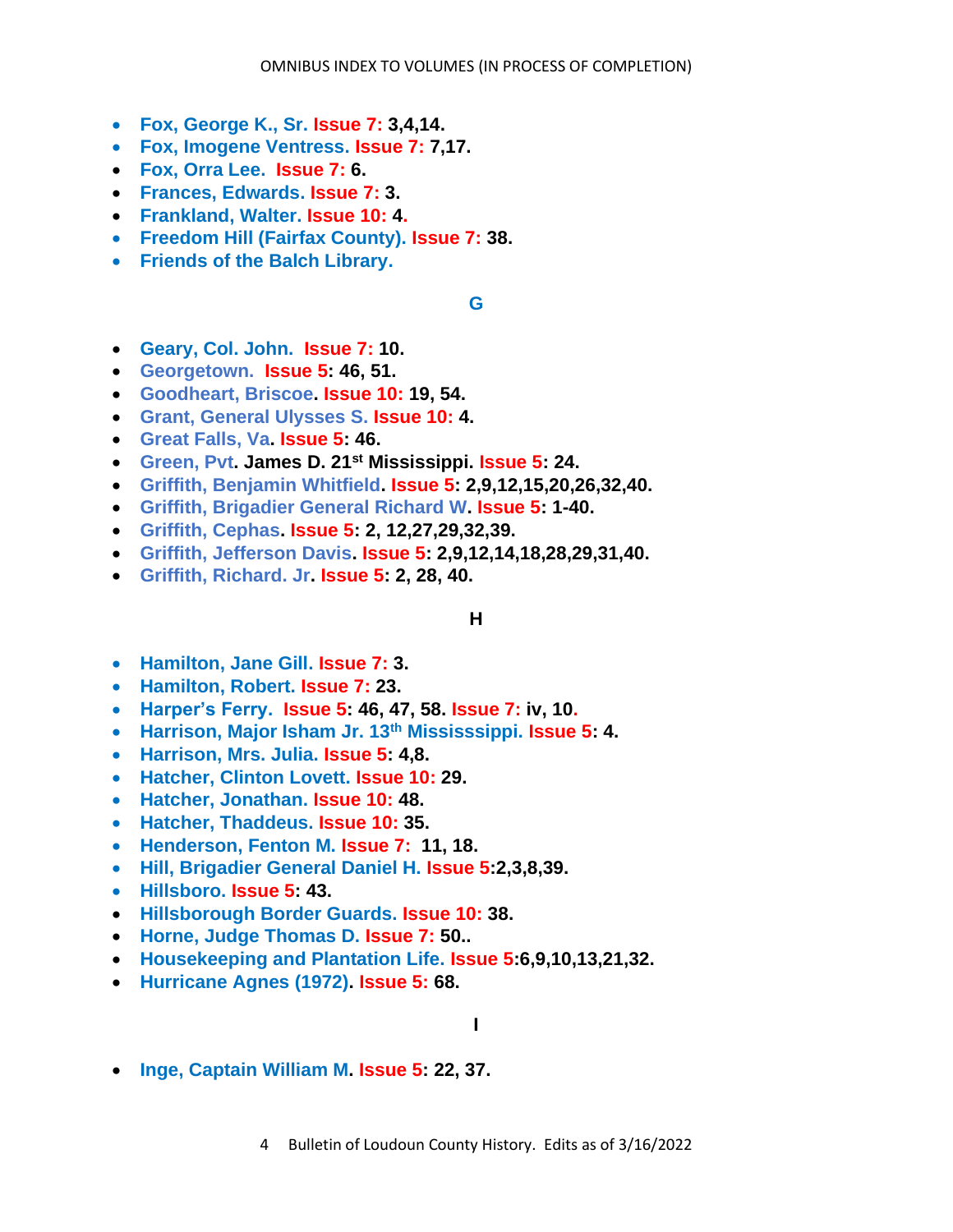- **Jackson, General Thomas J. "Stonewall." Issue 5: 25, 27.**
- **Janney, Charles P. Issue 7: 5.**
- **Janney, Dr. Edgar. Issue 10: 17.**
- **Johnstown Flood. Issue 5:66-67.**
- **John Hough's Mill, Issue 5: 43.**
- **Jones, Joseph. Issue 5: 43.**

### **K**

- **Keep Tryst Furnace. Issue 5: 46, 47, 48, 59.**
- **Kernodle, Dr. G.W. Issue 5: 68.**
- **Ketoctin Baptist Church. Issue 10: 44.**
- **Knox, Thomas P. Issue 7: 5,7.**
- **Knoxville, MD. Issue 5: 44, 63.**

## **L**

- **Lee Chapter, UDC. Issue 7: 49-59.**
- **Lee, Gen. Fitzhugh. Issue 10: 5.**
- **Leesburg, Va. Issue 5: 3-40.**
- **Leesburg Calvary. Issue 7: 8.**
- **Leesburg United Methodist Church. Issue 7: 25.**
- **Littleton, Edgar, Issue 7: 6, 16**
- **Littleton, Lt. Francis. Issue 7: 6.**
- **Littleton, Thomas. Issue 7: 6.**
- **Longstreet's Brigade. Issue 10: 33.**
- **Loudoun Artillery. Issue 7: 8.**
- **Loudoun Calvary. Issue 7: 8.**
- **Loudoun Guard. Issue 7: 7,8.**
- **Loudoun Hotel. Issue 5: 8.**
- **Loudoun Rangers. Issue 10: 8, 15, 53.**
- **Loughbridge, William. Issue 5: 62.**

#### **M**

- **McCauley, Martha Jane. Issue 10: 52.**
- **McGehee, Hal. Issue 5: 10,19.**
- **Means, Burr W. Issue 10: 13.**
- **Means, Cpt. Samuel. Issue 10: 2.**
- **Means, Lewis D. Issue 10: 4.**
- **Means, Rachel. Issue 10: 8.**
- **Methodism. Issue 7: 23-25.**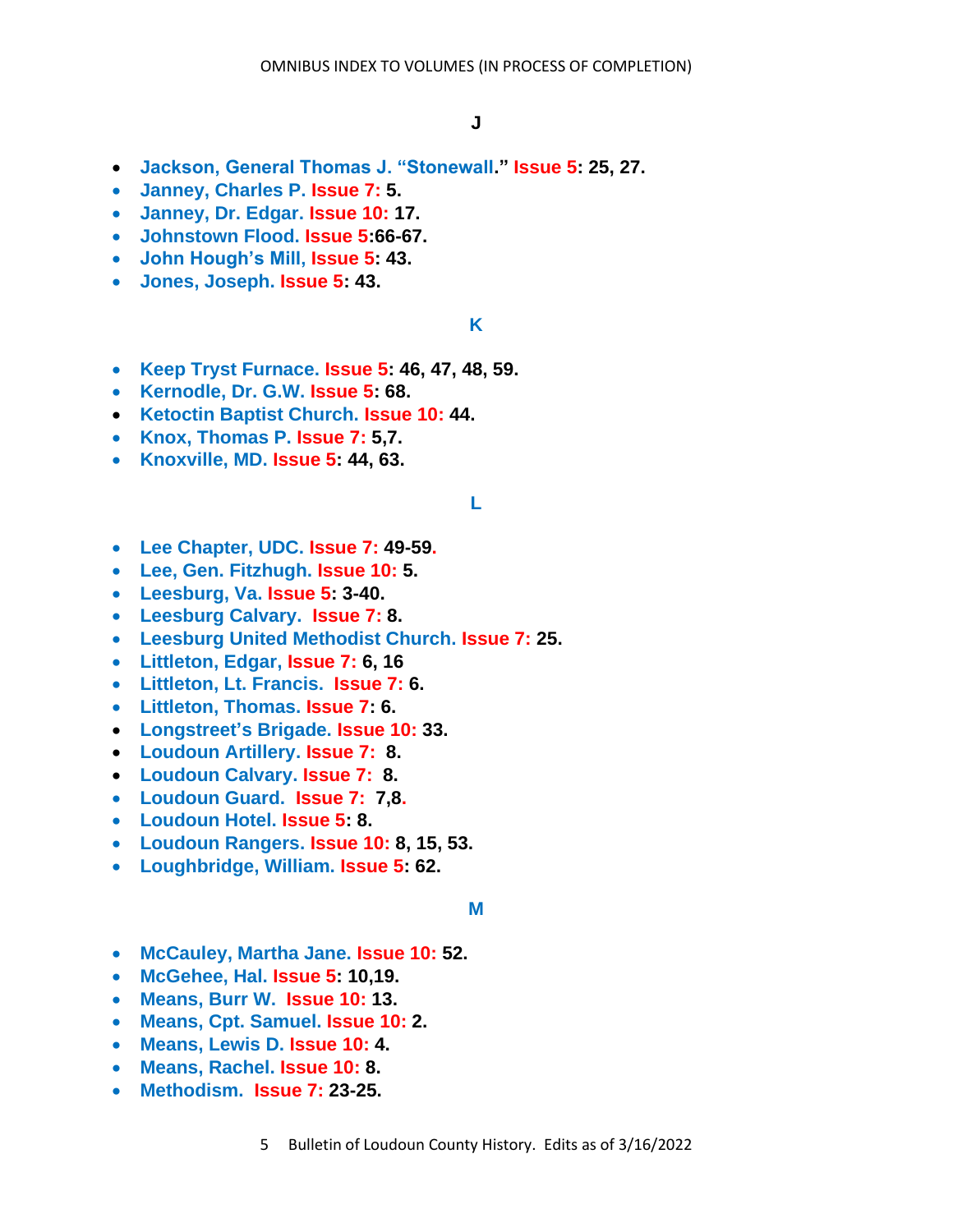- **Methodism and Slavery (enslavement) Issue 7: 24.**
- **Methodist Episcopal Church, South. Issue 7: 25.**
- **Mills and Milling in Loudoun County. Issue 5: 41-69.**
- **Mills, Sam's Waterford. Issue 10: 11.**
- **Minor, Nicholas. Issue 7: 23.**
- **Mississippi Brigade. Issue 5: 1-40.**
	- o **13th Mississippi Volunteer Infantry. Issue 5: 1.**
	- o **17th Mississippi Volunteer Infantry. Issue 5: 1.**
	- o **1 st Mississippi Rifles. Issue 5: 1.**
	- o **21st Mississippi Volunteer Infantry. Issue 5: 1.**
	- o **Retreat to Culpeper. Issue 5: 35.**
	- o **Retreat to Rapidan. Issue 5: 37.**
	- o **Stores and Transport. Issue 5: 35.**
	- o **Supplies and Provisions. Issue 5: 5.**
	- o **Winter Camp in Leesburg. Issue 5: 11,20,21.**
- **Moorman, Mary Oley. Issue 7: 13.**
- **Moorman, Thomas B. Issue 7: 14.**
- **Mountain Gap Chapel. Issue 7: 24.**
- **Mosby, Col. John. Issue 10: 2.**
- **Mt. Zion United Methodist Church. Issue 7: 25.**
- **Mucklehaney, John Issue 5: 43.**

## **N**

• **New York Times, Issue 5: 16.**

# **O**

- **O'Conner, Pvt. Patrick, 21st. Mississippi. Issue 5: 24.**
- **Old Stone Church Cemetery Issue 7: 27-32.**
- **Old Stone Church Foundation Issue 7: 25, 27.**
- **Old Stone Church, Leesburg. Issue 7: 23-25.**
- **Orr, John M. Issue 10: 11.**
- **Owings, Richard. Issue 7: 24.**

## **P**

- **Pain's Ferry. Issue 5: 43.**
- **Paxson, Cornelius W. Issue 10: 4.**
- **Payne, Flayle, Jr. Issue 5: 42.**
- **Peacher's island.** *See Virginius Island***.**
- **Peacher's Mill. Issue 5: 41-69.**
	- o **During Civil War. Issue 5: 64-66.**
- **Potomac River**
	- o **Fish Traps. Issue 5: 51.**
		- 6 Bulletin of Loudoun County History. Edits as of 3/16/2022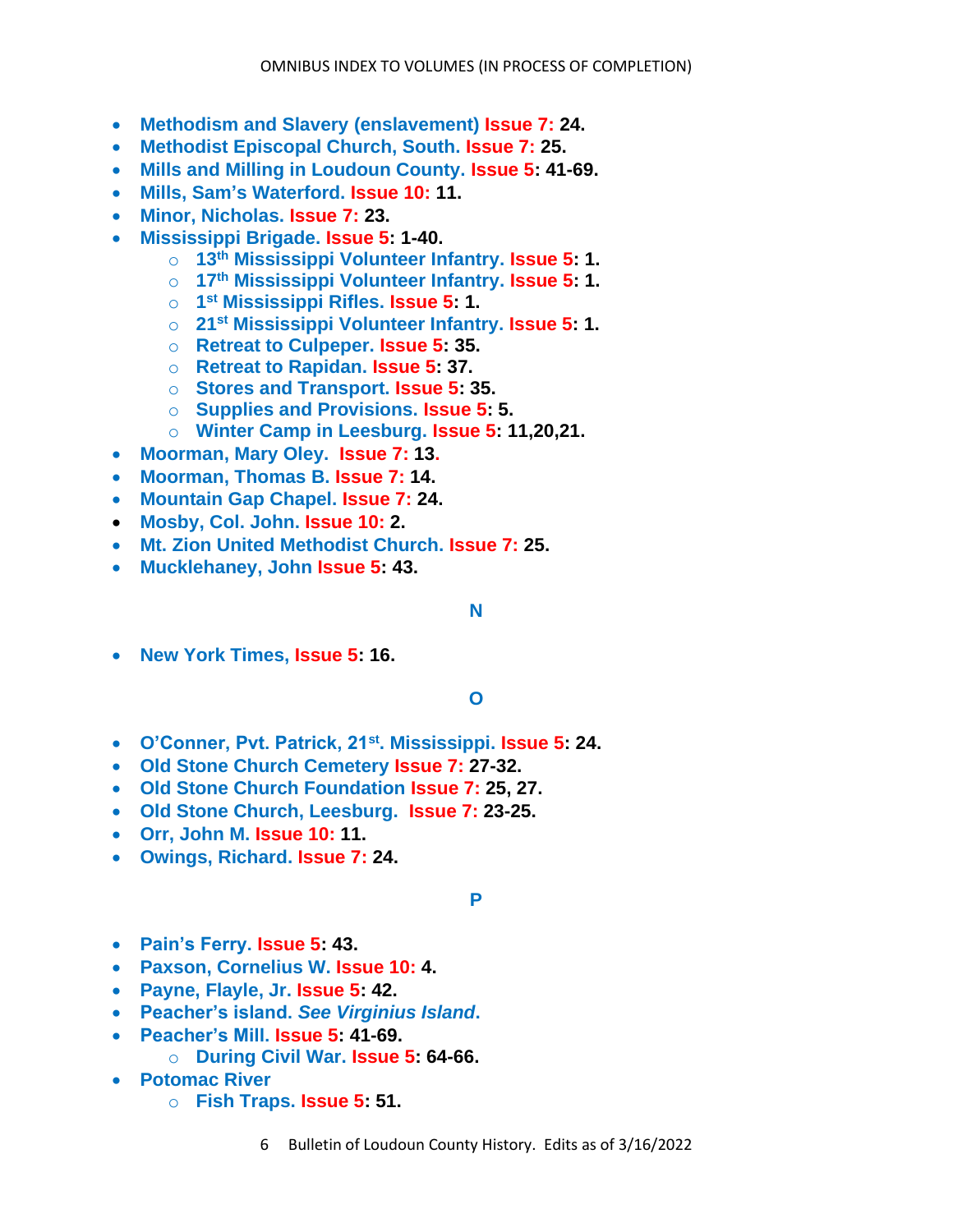- o **Floods. Issue 5: 52, 62, 66, 67, 68.**
- o **Trade and industry. Issue 5: 46-69.**
- o *See also Weverton Dam***.**
- **Preston, Samuel B, Issue 5: 63-67.**

## **Q**

#### **R**

- **Richmond, Va. Issue 5: 3,38,40.**
- **River Road. Issue 5: 42-47, 52, 57, 58.** o **During Civil War Issue 5: 64.**
- **Rock Creek Cemetery. Issue 10: 18.**
- **Rogers, Asa. Issue 7: 2,8.**
- **Rustburg, Va. Issue 7: 11.**

## **S**

- **Saint James Episcopal Church (Leesburg), Issue 7: 7, 25.**
- **Saunders, Presley. Issue 7: 7.**
- **Shenandoah Ferry. Issue 5: 58.**
- **Sheridan, Gen. Philip. Issue 10: 5.**
- **Short Hill Mountain, Va. Issue 5: 51.**
- **Sibert, Mary Ann. Issue 10: 29. 38.**
- **Sievers, Frederick William. Issue 7: 43-45**
- **Sievers, Miss Lillian. Issue 7: 49.**
- **Sims, Captain John, 21st., Mississippi. Issue 5: 8**
- **Smith, William. Issue 5: 43.**
- **Sons of Confederate Veterans (see Confederate Veterans & Sons).**
- **South Mountain, MD. Issue 5: 51.**
- **Stanton, Edwin M. Issue 10: 1.**
- **Stevenson, Brig Gen. John D. Issue 10: 5.**
- **Stone, General Charles P. Issue 5: 8.**
- **Strong, Solange. Issue 10: 23.**
- **Stuart, General JEB Issue 5: 11.**
- **Stubblefield, James. Issue 5: 49, 57.**
- **Stump's Landing. Issue 5: 43,44,53.**
- **Sullivan, Gen. Jeremiah. Issue 10: 6.**

## **T**

- **Thomas Balch Library Cemetery Committee Issue 7: 27.**
	- 7 Bulletin of Loudoun County History. Edits as of 3/16/2022